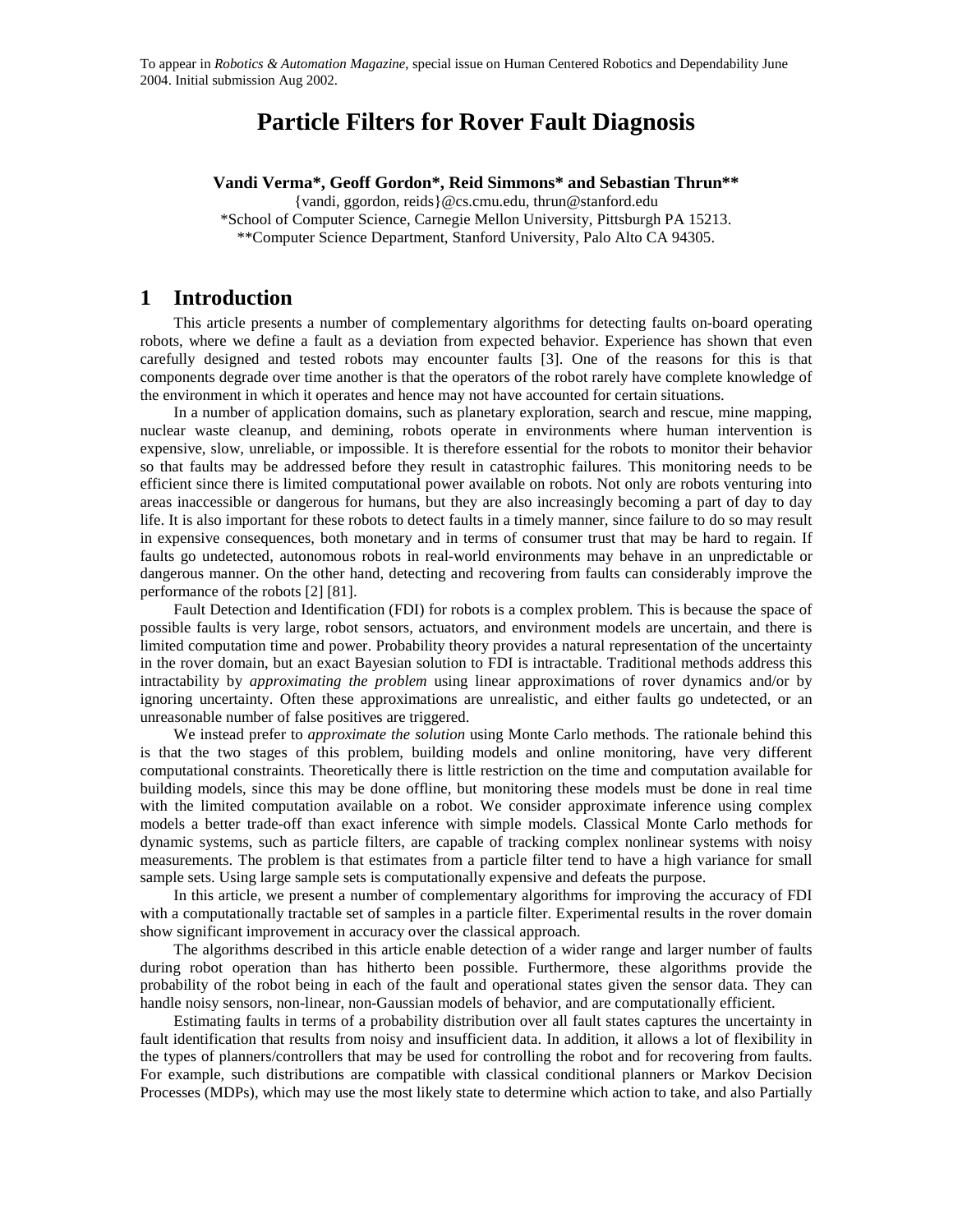Observable Markov Decision Processes (POMDPs) [67], which use the distribution over the entire state space.

# **2 Particle Filters for Monitoring Faults**

Our formulation of the fault detection problem requires estimating robot and environmental state, as it changes over time, from a sequence of sensor measurements that provide noisy, partial information about the state. The Bayesian approach to dynamic state estimation addresses this problem. Particle filters have been extensively used for Bayesian state estimation in nonlinear systems with noisy measurements [35][22][15]. They approximate the probability distribution with a set of samples or particles. The algorithms presented in this article all use particle filters.

Particle filters have a number of characteristics that make them attractive for fault detection on robots: they are non-parametric (can represent arbitrary distributions), can handle hybrid state spaces, can handle noisy sensing and motion, and can easily be extended to an anytime approach where the number of particles (and hence the estimation accuracy) can be adjusted to match available computation.

# **2.1 Fault Detection and Identification (FDI) for Robots**

A fault is defined as a deviation from the expected behavior of the system. Fault detection is defined as the process of determining that a fault has occurred. Fault identification is the process of determining exactly which exception or fault occurred [36]. Fault detection and identification are typically passive, i.e. they do not alter control actions.

This paper concentrates on a class of faults that are relatively difficult to detect because they cannot be inferred from sensor values at a given instance, but require a sequence of time-varying sensor values. In addition, the expected behavior of the robot may be different in different operating conditions. For example, high power draw on flat ground may be cause for concern, but high power draw on a slope might be perfectly acceptable.

The faults addressed here include mechanical component failures, such as broken motors and gears; faults due to environmental interactions, such as a wheel stuck against a rock; and sensor failures, such as broken encoders.

# **2.2 FDI as recursive state estimation**

State estimation is the process of determining the state of a system from a sequence of data. FDI has a natural representation as a state estimation problem. We represent the possible fault and operational modes of the systems as explicit states. The sequence of measurements is then used to determine the state of the system. There are two main classes of state estimation methods: batch estimation methods and recursive estimation methods.

Batch methods treat all the data with equal importance and find an optimal estimate of the state given the entire sequence. However, full batch estimation is computationally expensive and gets slower as the robot accumulates increasing volumes of data. It is therefore not suitable for FDI.

Recursive state estimation methods make a Markov assumption, i.e., the past and future are conditionally independent given the current state. These methods incorporate the data as it becomes available and replace the data with a statistic. Estimates at subsequent timesteps use this statistic instead of the history of data for state estimation.

### **2.3 Classical particle filter**

For FDI we concentrate on a discrete time, first order Markov formulation of the state estimation problem. The state being estimated is hybrid, i.e. it consists of both discrete and continuous components. Let  $D = \{d_1 ... d_K\}$  represent K hidden discrete fault and operational states of the robot,  $d_t \in D$  the discrete state of the robot at time t and  $d^t \in \{d_1, ..., d_t\}$  the discrete, first order Markov chain representing the evolution of the state over time. In addition to the discrete states there are also continuous states that track the dynamic behavior of the robot. Let  $x_t \in \mathbb{R}^{n_x}$  denote the multivariate continuous state at time t. The state of the robot is observed through a sequence of measurements,  $z^t = \{z_1 \dots z_t\}$ ,  $z_t \in \Re^{n_z}$ . Probabilistic models of the change in state over time (state transition model) and the relationship between the measurements and the state (measurement model) capture the inherent noise. State transitions depend on prior state, observation, and (in some cases) the control action. These models are assumed to be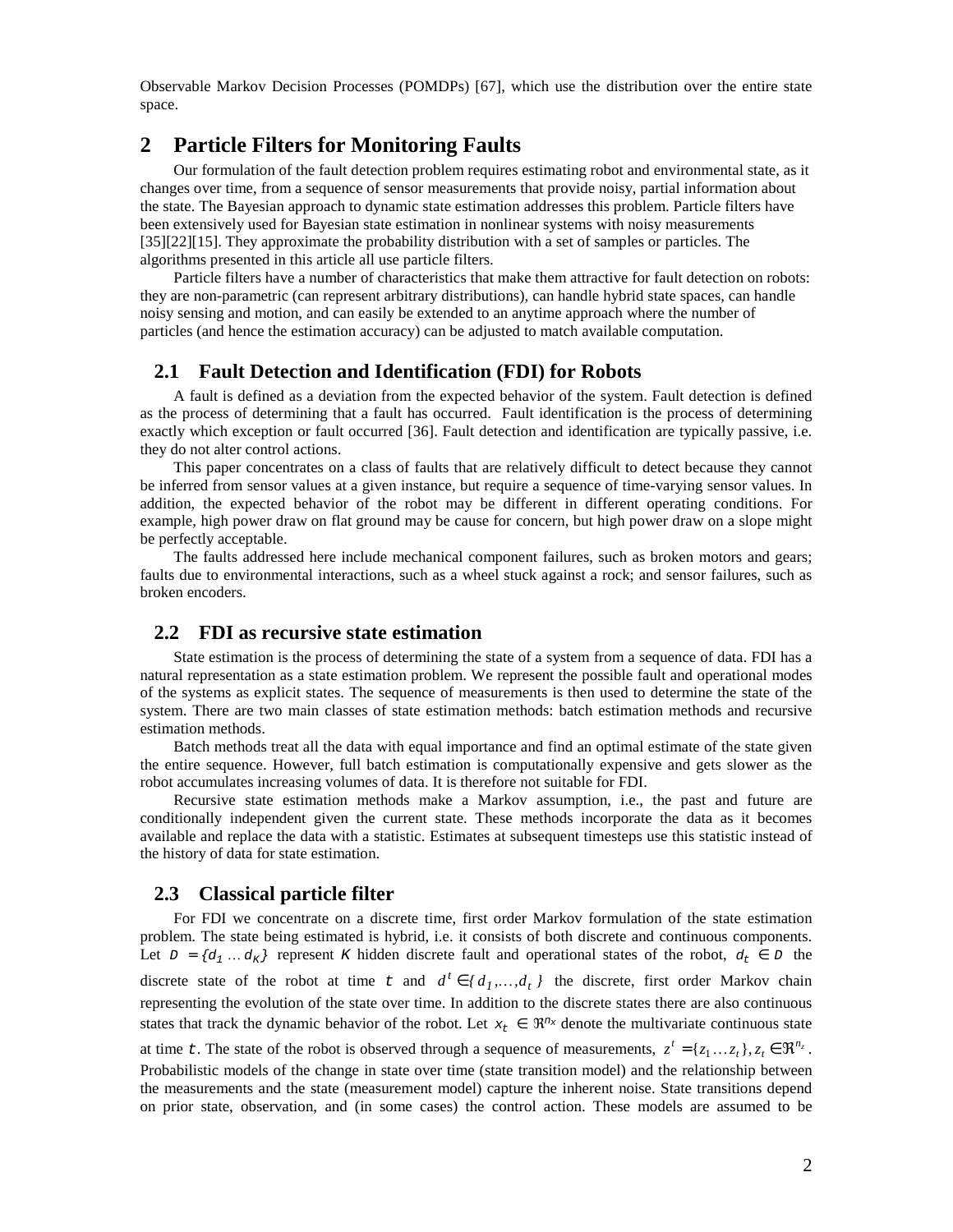stationary, i.e., the models do not change with time. Bayesian filtering, represented by [Equation 1], provides a recursive estimate of the posterior (newly updated) probability distribution over the states. Here, control is omitted in equations for brevity. We consider the following factored representation, where the discrete state transition is conditionally independent of the continuous state transitions given the previous discrete state<sup>1</sup>:

$$
p(x_t, d_t | z_{1...t}) = \eta_t p(z_t | x_t, d_t) \int \sum_{d_{t-1}} p(x_t | x_{t-1} d_t) p(d_t | d_{t-1}) dx_{t-1} [Equation 1]
$$

where  $\eta_t$  is a normalizing constant.

The discrete state of the robot determines the dynamic behavior of the robot. The continuous state transitions, denoted by  $p(x_t | x_{t-1}, d_t)$ , that model this dynamic behavior are therefore conditioned on the discrete state transitions. A sequence of sensor measurements provides information about the continuous state based on the conditional measurement model  $p(z_t|x_t, d_t)$ . The fault detection problem is to provide a distribution over the discrete state set  $D$  at each time step. This is a marginal distribution of the posterior distribution in equation [Equation 1]. There is no closed form solution to this equation, hence we use a particle filter approximation. A particle filter is a Monte Carlo approximation of the posterior distribution in a Bayes filter. Particle filters approximate the posterior with a set of N fully instantiated state samples, or particles,  $\left\{ d_t^1, x_t^1, \ldots, d_t^N, x_t^N \right\}$  and importance weights  $\left\{ w_t^{i_1} \right\}$ :

$$
\hat{p}_N(x_t, d_t | z_{I...t}) = \sum_{i=1}^N w_t^{[ij]} \partial_{x_t^{[ij]}, d_t^{[ij]}}(x_t, d_t)
$$
\n[Equation 2]

where  $\partial(\bullet)$  denotes the Dirac delta function. It can be shown that as  $N \to \infty$  the approximation in [Equation 2] approaches the true posterior density [70].

In order to create the updated particle set, particles must be drawn from the posterior distribution. However, it is difficult to draw particles from the true posterior. Instead we draw them from a more tractable approximation to this distribution distribution,  $q(\bullet)$ , called the proposal (or importance) distribution. The importance weights are used to account for the discrepancy between the proposal distribution  $q(\bullet)$  and the true distribution  $p(x_t, d_t | z_{1...t})$ , and for a given particle  $x_t^{(i)}$ ,  $d_t^{(i)}$  the importance weight is:

$$
w_t^{[ij]} = \frac{p(x_t^{[ij]}, d_t^{[ij]}\Big|x_{t-1}^{[ij]}, d_{t-1}^{[ij]}, z_t)}{q(x_t^{[ij]}, d_t^{[ij]})}
$$
 [Equation 3]

The simplest choice, and the most widely used, for the proposal distribution is the transition probability [1][27][40], which makes the importance weight equal to the likelihood of the observation. This formulation is used in the Classical particle filter (CPF) algorithm shown in Figure 1.

 $W_t^{t+1} \sim p\left(z_t \left| x_t^{t+1}, d_t^{t+1} \right| \right)$ Draw initial set of particles  $B_0 = \left\{ d_0^{[i]} \right\}$ ,  $x_0^{[i]} \right\}$ <sub> $i=1...N$ </sub>, from the prior distribution. The particle set  $B_t$  is then recursively drawn from  $B_{t-1}$  as follows: 1. Draw N particles  $\left\{\mathbf{z}_{t}^{[i]}, \mathbf{z}_{t}^{[i]}\right\}_{i=1...N}$  from the previous posterior  $B_{t-1} = \left\{ d_{t-1}^{[i]} \right\}_{t=1...N}$ , as follows: 2. Assign an importance weight to each particle:  $\bigg)$  $\left(d_t\left|d_{t-1}^{i}\right|\right)$  $d_t^{[i]} \sim p\left(d_t | d_{t-1}^{[i]} \right)$  $\bigg)$  $\left(x_t\bigg|x_{t-1}^{[i]},d_t^{[i]}\right)$  $x_t^{[i]} \sim p\left(x_t | x_{t-1}^{[i]}, d_t^{[i]}\right)$  $\bigg)$  $\left(z_t\Big|x_t^{[i]},d_t^{[i]}\right)$  $w_t^{[i]} \sim p\left(z_t | x_t^{[i]}, d_t^{[i]}\right)$ *[Equation 4 ] [Equation 6] [Equation 5]*

3. Resample, i.e., draw N normalized particles from the weighted particle set with a probability proportional to the weights [Equation 6]. Assign the normalized particle set to  $B_t$ .

#### **Figure 1: Classical particle filter algorithm.**

 $<sup>1</sup>$  This is not an exact factorization, but is reasonable in most cases</sup>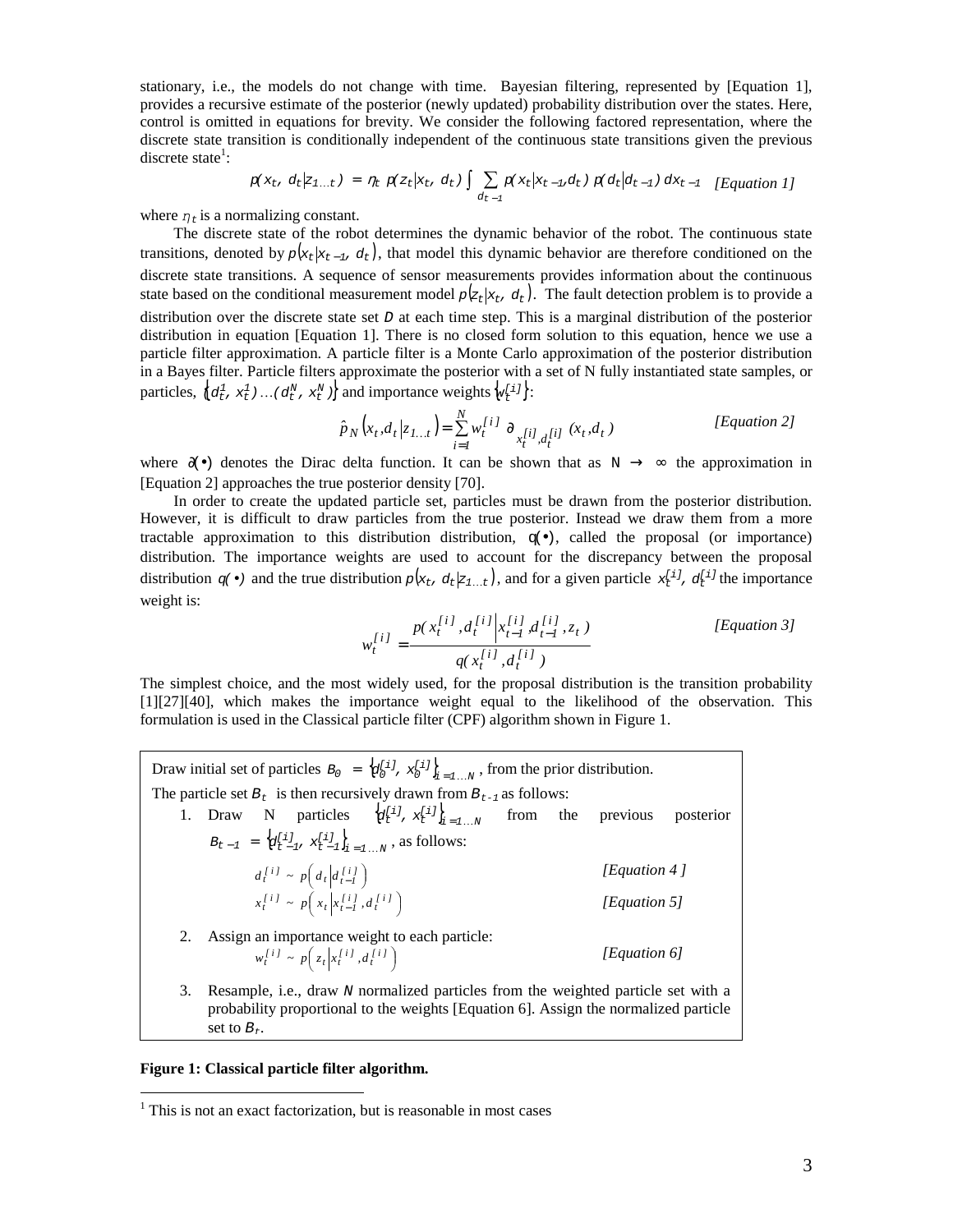As mentioned previously, particle filters have computational and representational advantages over other Bayesian techniques. The main problem is that a large number of particles are often needed to maintain a reasonable approximation of the state probability distribution and to enable detection of rare events. Reliably tracking multiple low-probability fault states, which requires maintaining and updating large numbers of particles, is typically not practical due to limited computation. Small particle sets do not provide reasonable approximations because: (1) they are unlikely to represent low probability fault states, and (2) their estimates are likely to have a high variance.

Below we describe algorithms that address these issues. First, the Risk Sensitive Particle Filter (RSPF) reduces the number of particles required to track unlikely but important states by including risk estimates when updating the particles. Second, the Variable Resolution Particle Filter (VRPF) reduces the number of particles required by dynamically grouping multiple low-probability states based on similarity. Third, looking at the expected sensor measurement one step ahead in time can improve the state estimate provided by a limited number of particles.

# **2.4 Risk Sensitive Particle Filter**

RSPFs [75][71] incorporate a model of cost when generating particles. This approach is motivated by the observation that the cost of not tracking hypotheses is related to risk. Not tracking a rare but risky state may have a high cost, whereas not tracking a rare but benign state may be irrelevant. Incorporating a cost model into particle filtering improves the tracking of states that are most critical to the performance of the robot.

Faults are low-probability, high-cost events. The classical particle filter generates particles proportional only to the posterior probability of an event. Monitoring a system to detect and identify faults based on a CPF therefore requires a very large number of particles and is computationally expensive. RSPFs generate particles by factoring in the cost. Since faults have a high cost, even though they have a low probability, the RSPF ensures that particles will be generated to represent them. Therefore, a smaller number of particles than the CPF may be used to monitor these events. The approximate nature of the particle representation may result in sub-optimal control and hence increased cost. The goal of risksensitive sampling is to generate particles that minimize the cumulative increase in cost due to the approximate particle representation

In more detail, risk-sensitive sampling uses a positive risk function  $r(d)$  to generate more particles in high-risk regions of the state space. Fault states will have high  $r(d)$  values and so will get proportionally more particles. The normal operational mode will have a smaller  $r(d)$  value and therefore proportionally fewer particles. Instead of tracking the posterior distribution, the RSPF tracks a product of the posterior and the risk:

$$
\gamma_t \quad \text{if } d_t \text{ and } \quad p(d_t, x_t | z^t) \tag{Equation 7}
$$

where,  $\gamma_t$  is a normalization constant that ensures that [Equation 7] is a probability distribution. The choice of risk function is important. Thrun et al. in [71] present a method for obtaining this risk function via a Markov decision process (MDP) that calculates the approximate future risk of decisions made in a particular state.

#### **2.5 Variable Resolution Particle Filter**

Consider the problem of diagnosing locomotion faults on a robot. Motors on any of the wheels may stall at any time, but the probability of a stalled motor at any time is low. Failures in wheels on the same side of the robot generate similar observations (drift toward the side with the stuck wheel). Under these conditions, a classical particle filter with small number of particles is likely to produce an estimate with high variance and identify some arbitrary wheel fault on the same side rather than the correct fault.

The VRPF [76] introduces the notion of abstract particles, in which a particle may represent an individual state or a set of similar states. With this method, a single abstract particle simultaneously tracks multiple similar states. A limited number of particles are therefore sufficient for representing large portions of the state space when likelihood of occupying this part of the state space is low. When the likelihood of the grouped states increases and it is important to determine the relative importance of these states, particles are specialized to represent individual states. We show that tracking multiple states by grouping them together may at times reduce the state estimation error. This is because the variance of the state estimate can often be dramatically reduced by abstraction, with only a minor increase in bias. We provide a quantitative decomposition of the error in terms of bias and variance. A bias-variance trade-off is made to dynamically refine and abstract states to change the resolution to minimize the state estimation error. As a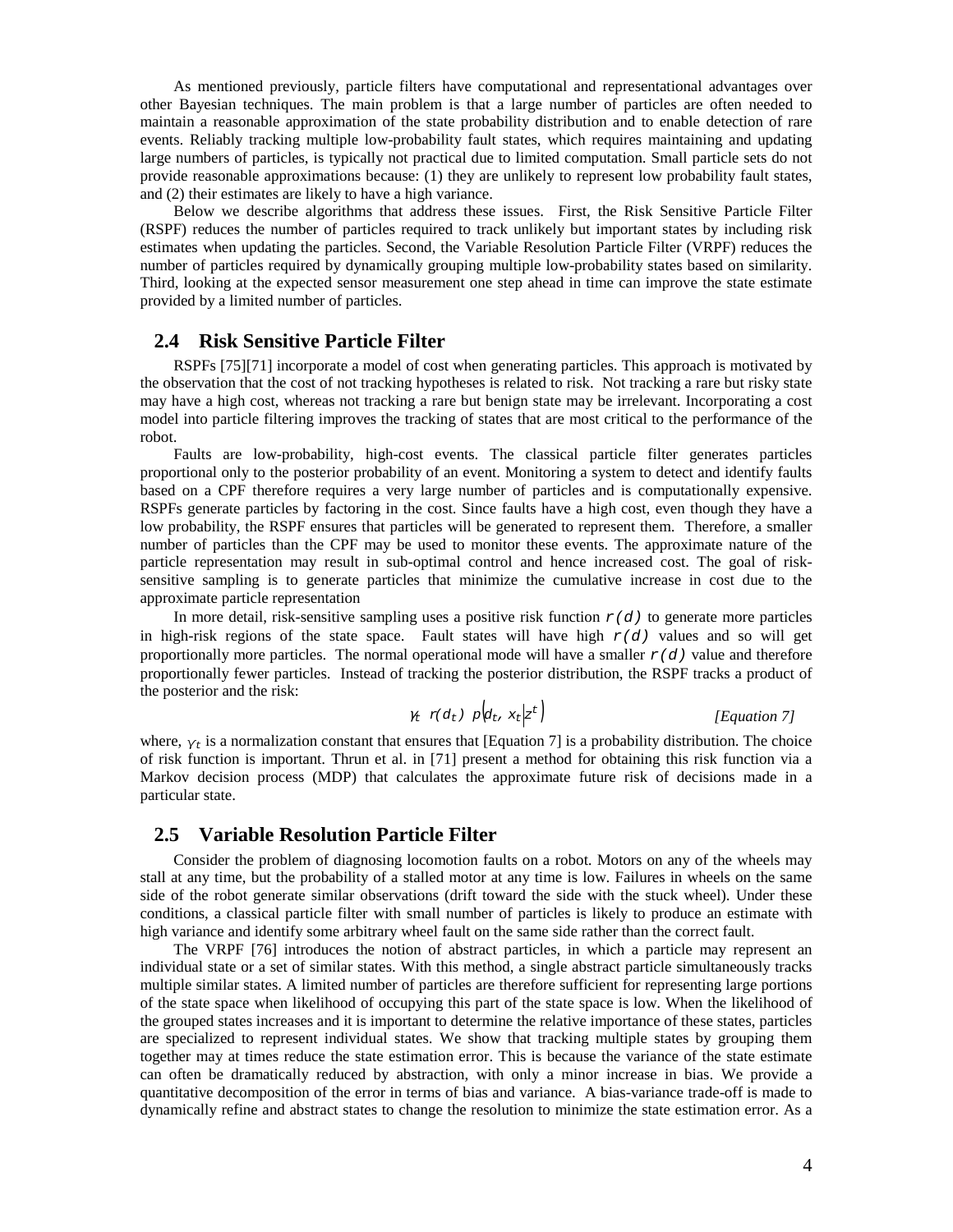result, reasonably low variance posterior estimates can be obtained with a relatively small number of particles.



*Figure 2: (a) General Markov model representing physical states. (b) Abstract model with similar states grouped. Circles that enclose other circles represent abstract states. (c) Multiple levels of abstraction of the physical model in (a).*

The VRPF requires a variable resolution state space model. We use a multi-layered hierarchy: each physical (non-abstract) state corresponds to a leaf of the hierarchy. Sets of states with similar state transition and observation models are aggregated together at each non-leaf node in the hierarchy to form abstract states (see *Figure 2*). In addition to the physical state set D, the variable resolution model consists of a set of M abstract states  $A = \{a_{(1)}, \ldots a_{(M)}\}$  that represent sets of states and/or other abstract states:

$$
a_j = \begin{cases} d_{kj} \\ U_i & q_{ij} \end{cases} \qquad [Equation 8]
$$

A (somewhat simplified) algorithm for abstracting and refining states in the VRPF is shown in Figure 3.

#### **Figure 3: Variable resolution particle filter algorithm.**

The initial set of particles  $B_0 = \left\{ \frac{1}{6} \right\}$ ,  $x_0^{i_1} \right\}$ <sub>i=1, N</sub> are drawn from the prior distribution.  $R_0$  is set to the set of unique states (physical or abstract) represented in  $B_0$ . The particle set,  $B_t$  is then recursively drawn from  $B_{t-1}$  as follows:

1. Project all the particles to physical states to use the physical transition and measurement models. If a particle,  $a_{t-1}^{i j} = d_{(j)} \in B_{t-1}$ , is in an abstract state, one of its descendant physical states  $\{d_{(j)}\},$ is selected proportional to the prior probability of the physical states as follows:

$$
p(d_{t-1}^{[i]}) \sim \frac{\pi(d_{(j)})}{\sum_{k=1}^{\infty} \pi(d_{(k)})} ; \qquad d_j, d_k \in a_{t-1}^{[i]}
$$

Here  $\pi(d)$  represents the prior probability of state d.

- 2. Update, weight, and resample the projected particles as in steps 1, 2 and 3 from the CFP algorithm in section 2.3.
- 3. Re-assign particles to the appropriate abstractions of these physical states to reflect the current resolution of the state space (represented by  $R_{t-1}$ ).

If  $d_t^{[i]} \in R_{t-1}$ , set  $a_t^{[i]} = d_t^{[i]}$ else find  $p = parent(d_t^{[i]})$ , where  $p \in R_{t-1}$  and set  $d_t^{[i]} = p$ 

4. Vary the resolution of the abstraction to trade bias against variance and obtain a new set of states  $R_t$ . Steps 1-3 estimate a probability distribution over the state at a fixed resolution, represented by  $R_{t-1}$ . If the loss for representing using the parent is lower than that for the current state, the state is abstracted to the parent state. If the loss for using a child is lower than that for the current state, the state is refined to the child states. Details may be found in [76].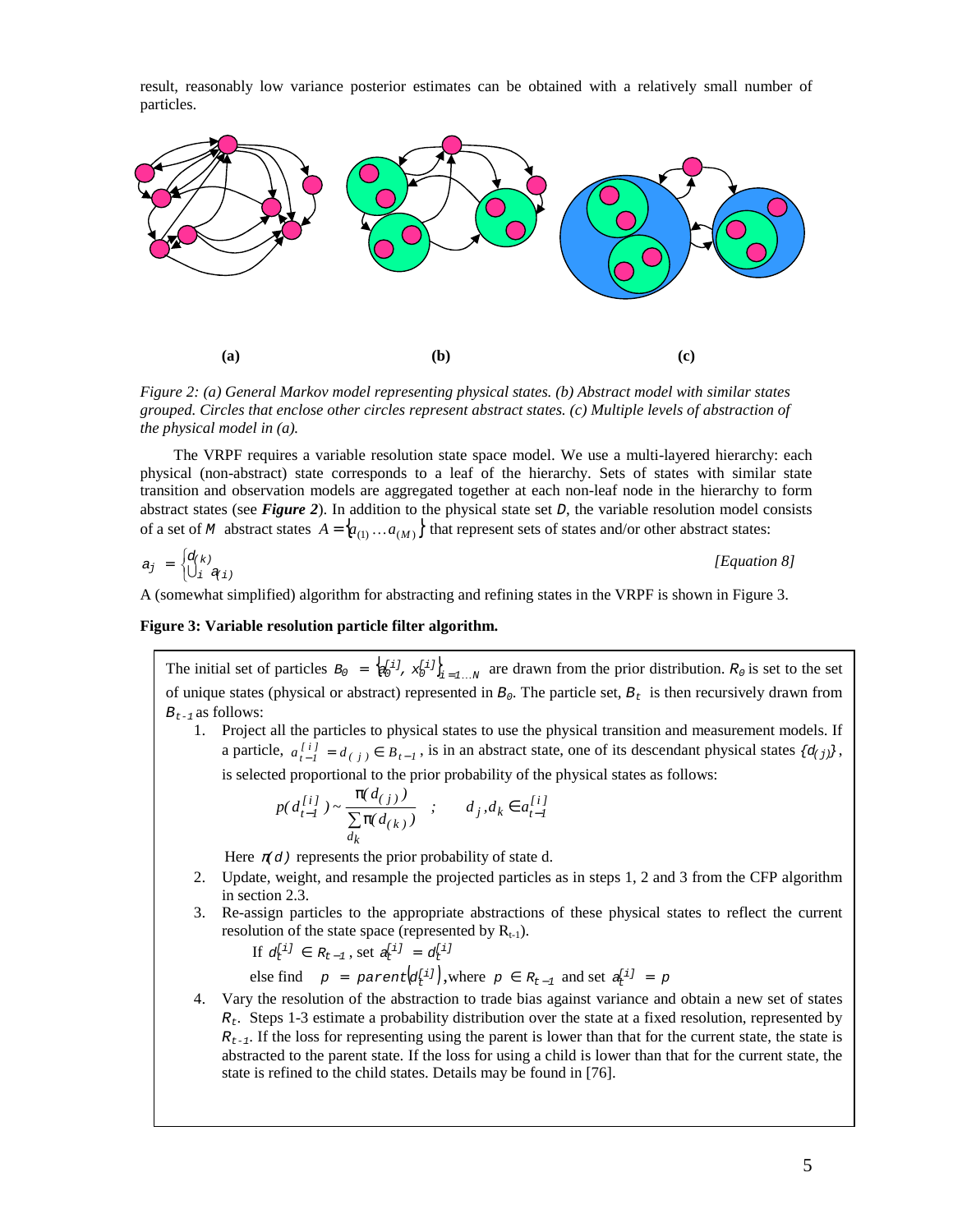Steps 4 in Figure 3 above require a computation of loss. The loss of an abstract state  $a_{(i)}$  is computed as the weighted sum of the loss of the physical states. Omitting details, which may be found in [76], we calculate loss as the sum of bias and variance. The generalization to abstract states biases the distribution over the physical states to the prior distribution. In other words, the abstract state has no information about the difference in probability given the data, of the states that it represents in abstraction. Instead it uses the prior distribution to project its posterior into the physical layer. Depending on the deviation from the prior, tracking in abstraction may increase the loss from bias. But the variance of this estimate can be high, especially with small particle sizes. Hence we trade off bias and variance to minimize loss.

### **2.6 One-step Look-ahead using an Unscented Kalman Filter**

The approach described in this section is based on the observation that looking ahead at the measurements that result as a consequence of a fault can dramatically improve diagnosis. In this section we describe a particle filter that generates particles at time  $t$  using a proposal distribution that takes into account the measurement at time t, in addition to the state at time  $t-1$ . Doucet et al. [16] show that this proposal distribution  $p[x_t, d_t | x_{t-1}^{[i]}, d_{t-1}^{[i]}, z_t]$  is the "optimal" proposal distribution, that is, the distribution

that minimizes the variance of the importance weights conditioned on  $x_{t-1}^{[i]}$ ,  $d_{t-1}^{[i]}$  and  $z_t$ . Unfortunately, it is difficult to sample from this proposal distribution exactly, so we approximate it using Unscented Kalman Filters (UKFs) [37]. This approximation is similar to an unscented particle filter [74] but it takes into account the fact that some of our state variables are discrete while others are continuous. From [77] we have:

$$
p(x_t, d_t | x_{t-1}^{[i]}, d_{t-1}^{[i]}, z_t) = \eta^{[i]} \eta_{d_t}^{[i]} p(x_t | x_{t-1}^{[i]}, d_t, z_t) p(x_t | d_{t-1}^{[i]})
$$
\n[Equation 9]

where,  $\eta^{[i]}$  and  $\eta_{d_t}^{[i]} = p(z_t|x_{t-1}^{[i]}, d_t)$  are normalizing constants. We can ignore  $\eta^{[i]}$  since it doesn't depend on  $x_t$  or  $d_t$ . The discrete transition probability  $p_{t} | d_t | d_{t-1}^{i,j}$  is known. So, we will use UKFs to approximate  $\eta_{d_t}^{(i)}$  and  $p\left(x_t | x_{t-1}^{(i)}, d_t, z_t\right)$  $\left(x_t\big| x_{t-1}^{i} , d_t, z_t\right)$  $p\left(x_t \middle| x_{t-1}^{i} \middle|, d_t, z_t\right)$  for each particle i and possible discrete transition  $d_t$ .

To compute these approximations we need to examine each possible pair of i and  $d_t$  separately; this process can be computationally expensive, a complaint which we will return to in the last paragraph of this section.

The UKF is a recursive minimum mean square error estimator that often provides an improvement over the Extended Kalman Filter (EKF) for nonlinear models. The EKF linearizes the nonlinear process and measurement models using the first-order terms of a Taylor series expansion. The UKF, on the other hand, does not approximate the nonlinear process and measurement models. It uses the actual models and instead approximates the distribution of the state variable as a Gaussian. The Gaussian approximation is specified using a minimal set of deterministically chosen samples called sigma points. Each sigma point is independently propagated through the process and measurement models, and the set of propagated sigma points is analyzed to provide a posterior Gaussian approximation.

In our case, we use the UKF to approximate  $p[x_t | x_{t-1}^{i,j}, d_t, z_t]$  as a Gaussian. This approximation will usually be excellent because we are conditioning on a single previous state and a single possible fault. Given this approximation, we can compute analytically the values for  $\mu_{d_t}^{i,j}$  (the mean of  $x_t$ ),  $P_{d_t}^{i,j}$  (the covariance of  $x_t$ ), and  $\eta_{d_t}^{(i)}$  (the observation likelihood). Once we have finished our UKFs, we can sample from our proposal distribution by first drawing  $d_t$  and then  $x_t$  according to [Equation10]-[Equation 11], then computing importance weights via *[Equation 3]*.

$$
\hat{p}\left(d_t\left|d_{t-1}^{(i)}\right| > p\left(d_t\left|d_{t-1}^{(i)}\right| \right) \eta_{d_t}^{(i)} \qquad \qquad [Equation 10]\n\n\hat{p}\left(\mathbf{x}_t\left|\mathbf{x}_{t-1}^{(i)}, d_t\right| > \mathcal{N}\left(\mu_{d_t}^{(i)}, P_{d_t}^{(i)}\right)\right] \qquad \qquad [Equation 11]\n\n(Equation 11)
$$

In order to find  $\eta_{d_t}^{(i)}$  for every  $d_t$  and i, we must compute an UKF for each particle and every possible next discrete state transition. Given that there are potentially a large number of faults to transition to at any step, this may be inefficient. We use the VRPF to address this problem. The VRPF reduces the number of next state transitions and hence UKF computations. This one-step look-ahead algorithm with VRPF is called VUF.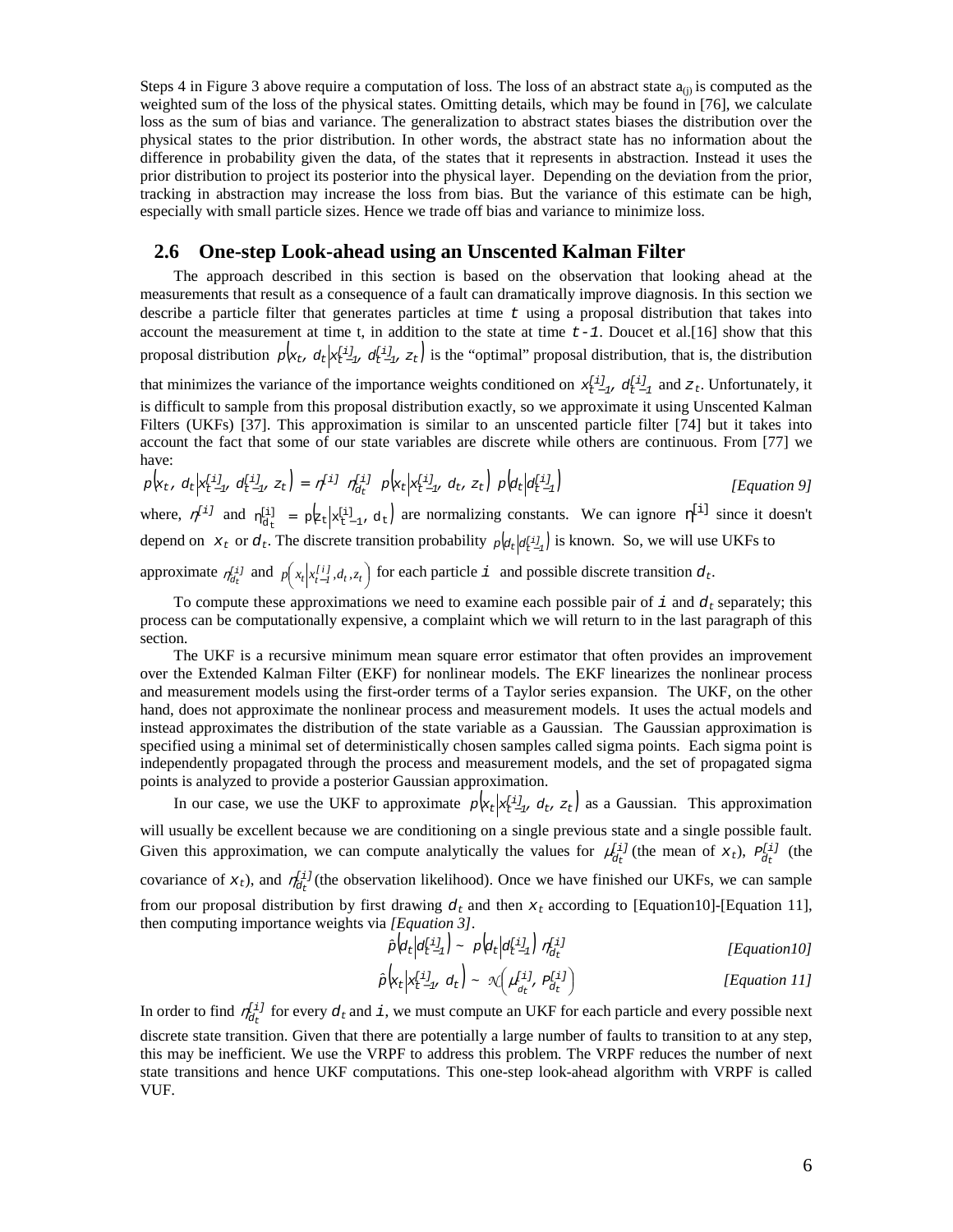### **3 Results**

# **3.1 Risk-sensitive particle filter**



Figure 4: (a) Hyperion robot. (b) Results with a simple particle filter. The state numbers represent different *fault modes, with state 1 corresponding to normal operation. (c) Results with a RSPF.*

In a simulation of the Hyperion robot [63], we explicitly introduced faults and recorded a sequence of controls and measurements that were then tracked by a RSPF and a CPF. In the experiment the robot was driven with a variety of different control inputs in the normal operation mode. For this experiment, the measurements were the rover pose  $(x,y,\theta)$  and steering angle. At the 17th timestep, wheel #3 becomes stuck and locked against a rock. The wheel is then driven in the backward direction, fixing the problem. The robot returns to the normal operation mode and continues to operate normally until the gear on wheel #4 breaks at the 30th time step. *Figure 4*(b) and *Figure 4*(c) show that RSPF yields superior results to CPF. Even though failures are very unlikely, the RSPF successfully identifies them due to the high risk associated with such failures; the CPF essentially fails to do so. The estimation error is shown in the bottom row of *Figure 4*(b) and *Figure 4*(c). It is practically zero for the RSPF when 1,000 or more particles are used. CPF exhibits non-zero error even with 100,000 particles.



*Figure 5: Comparison of error in terms of KL-divergence between CPF and RSPF: (a) Improvement over* CPF for small number of faults,  $(b)$  performance with numerous high risk fault states,  $(c)$  extended version *of graph in (b). 2*

The second domain we use in our experiments is diagnosing locomotion faults in a physics-based simulation of a six-wheel robot. Figure 6(a) shows a snapshot of the robot in the Darwin2K [43] simulator. In simulation we modeled stuck wheel faults at each wheel. Each of these faults causes a change in the robot dynamics as shown in *Figure 6*(b). Note that faults on each side (right and left) have similar dynamics. The Markov model representing the discrete state transitions consists of 7 physical states. As shown in *Figure*  $6$ (c) the normal driving (ND) state may transition back to the normal driving state or to any one of six fault states: right front (RF), right middle (RM), right rear (RR), left front (LF), left middle

 $^2$  In all the figures above the CPF only tracked the normal state. The reason the KL-divergence increases slightly is because we use a *Dirichlet 1 prior and the effect of the prior decreases with increasing sample sizes.*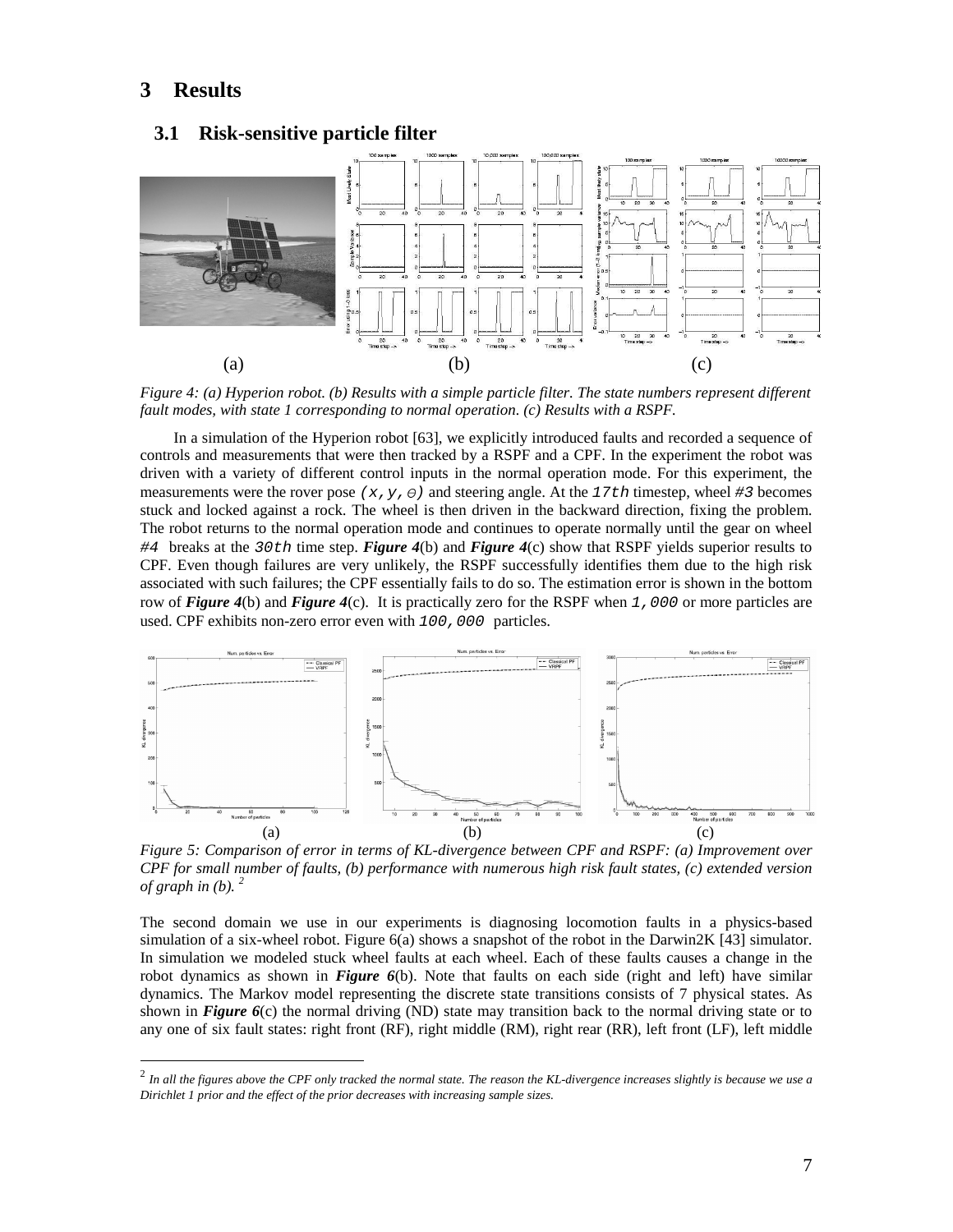(LM) and left rear (LR) wheel stuck. For this experiment, the measurements are changes in robot position and orientation.

In the first experiment in this domain we represented (and induced) only two of the six faults in our state space: one on a wheel on the right and the second on a wheel on the left. *Figure 5* (a) shows the improvement in performance with the RSPF.

When there are numerous similar fault states with high risk, the performance of the RSPF degrades. To demonstrate this we represented and tracked all six faults shown in *Figure 6*(b). The degradation in performance is shown in *Figure 5*(b-c). This degradation occurs because the RSPF works by trying to populate all of the fault states with particles; when there are too many fault states compared to the number of particles there is no way to populate all of them. The VRPF is designed to address this difficulty; the next section describes our experimental results with the VRPF.

#### **3.2 Variable Resolution Particle Filter**

Given that the three wheels on each side of the robot have similar dynamics, the VRPF uses a hierarchy that clusters the fault states on each side together. *Figure* 6(d) shows this hierarchical model, where the abstract states right side fault (RS), and left side fault (LS) represent sets of states {RF, RM, RR} and {LF, LM, LR} respectively. The highest level of abstraction therefore consists of nodes {ND, RS, LS}. *Figure*  $6(e)$  shows how the state space in *Figure*  $6(d)$  would be refined if the loss in abstract state RS given the number of particles is greater than the combined loss of the physical states RF, RM and RR.



Figure 6: (a) Robot in simulation. (b) Example of normal trajectory (ND) and the change in the same *trajectory with a fault at each wheel. (c) Original discrete state transition model. (d) Abstract discrete state transition model. (e) State space model where RS has been refined. Self transitions have been excluded for clarity.*

When particle filtering is performed with the variable resolution particle filter, the particles are initialized at the highest level in the abstraction hierarchy. When an RF fault occurs, this should result in a high likelihood of particles in RS. These particles should multiply, which should result in the bias in RS exceeding the reduction in variance in RS over RF, RM and RR, thus favoring tracking at the finer resolution. Additional observations should then assign a high likelihood to RF.

*Figure* 7 shows a comparison of the error from monitoring the state using a CPF that tracks the full state space, and the VRPF that varies the resolution of the state space. The X axis shows the number of particles used; the Y axis shows the error in terms of KL divergence from an approximation of the true posterior computed using a large number of particles. 1,000,000 particles were used to compute an approximation to the true distribution. The KL divergence is computed over the entire length of the data sequence and is averaged over multiple runs (varying from 50 to 5 as particle size was increased) over the same data set. The data set includes normal operation and each of the six faults. *Figure 7* (a) demonstrates that the performance of the VRPF is superior to that of the classical filter for small particle sizes. In addition *Figure 7* (b) shows the KL-divergence along the Y axis and wall clock time along the X axis.

#### **3.3 One-step look-ahead**

The faults and the abstraction hierarchy considered in this experiment are the same as in the experiment of section 3.2. The measurements in this experiment were noisy estimates of the robot position and orientation. The particle set representing the state consists of N particles, where each particle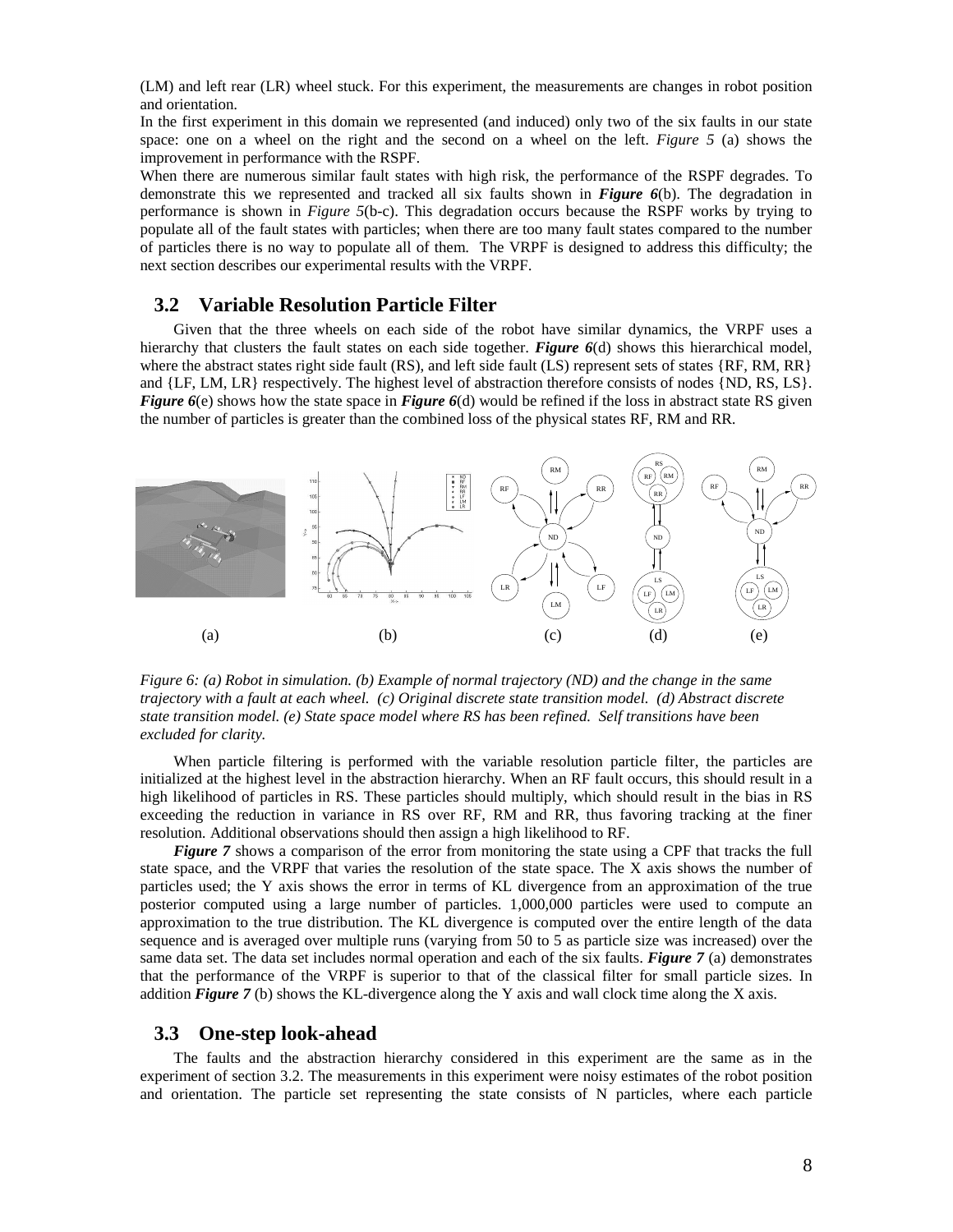$\left[\hat{a}_{t}^{[i]}, x_{t}^{[i]}\right]$  is a hypothesis about the current state of the system.  $\hat{a}_{t}^{[i]}$  is the discrete fault or normal state and  $x_t^{[i]}$  is the multi-dimensional continuous state representing the change in position and orientation of the robot.



*Figure 7: Comparisons of the KL divergence from the true distribution: (a) CPF vs. VRPF, number of particles used, (b) CPF vs. VRPF, wall clock time.*

*Figure 8*(a) and *Figure 8*(b) show a comparison of the performance of the CPF, UPF and a VRPF with one step look-ahead (VUF). The X axis shows the number of particles used; the Y axis shows the KL divergence from an approximation of the true posterior computed using a large number of particles. For the experiment in **Figure** 8(a), the continuous measurements were the absolute robot position. 1000000 particles were used to compute an approximation to the true distribution. The KL divergence is computed over the entire length of the data sequence and is averaged over multiple runs over the same data set. The data set included normal operation and each of the six faults.



*Figure 8: Comparisons of the KL divergence from the true distribution: (a) UPF vs. VUF, number of particles used, (b) UPF vs. VUF, wall clock time.*

The improvement in performance of the VUF over UPF is expected to be even greater when the variable resolution state space model is larger and results in a larger reduction in the size of the state space than the simple experiment we present. This is because a UKF needs to be computed for every possible discrete state transition. The discrete state transitions between the abstract states in the VUF are smaller than the discrete state transitions between the physical states used in UPF.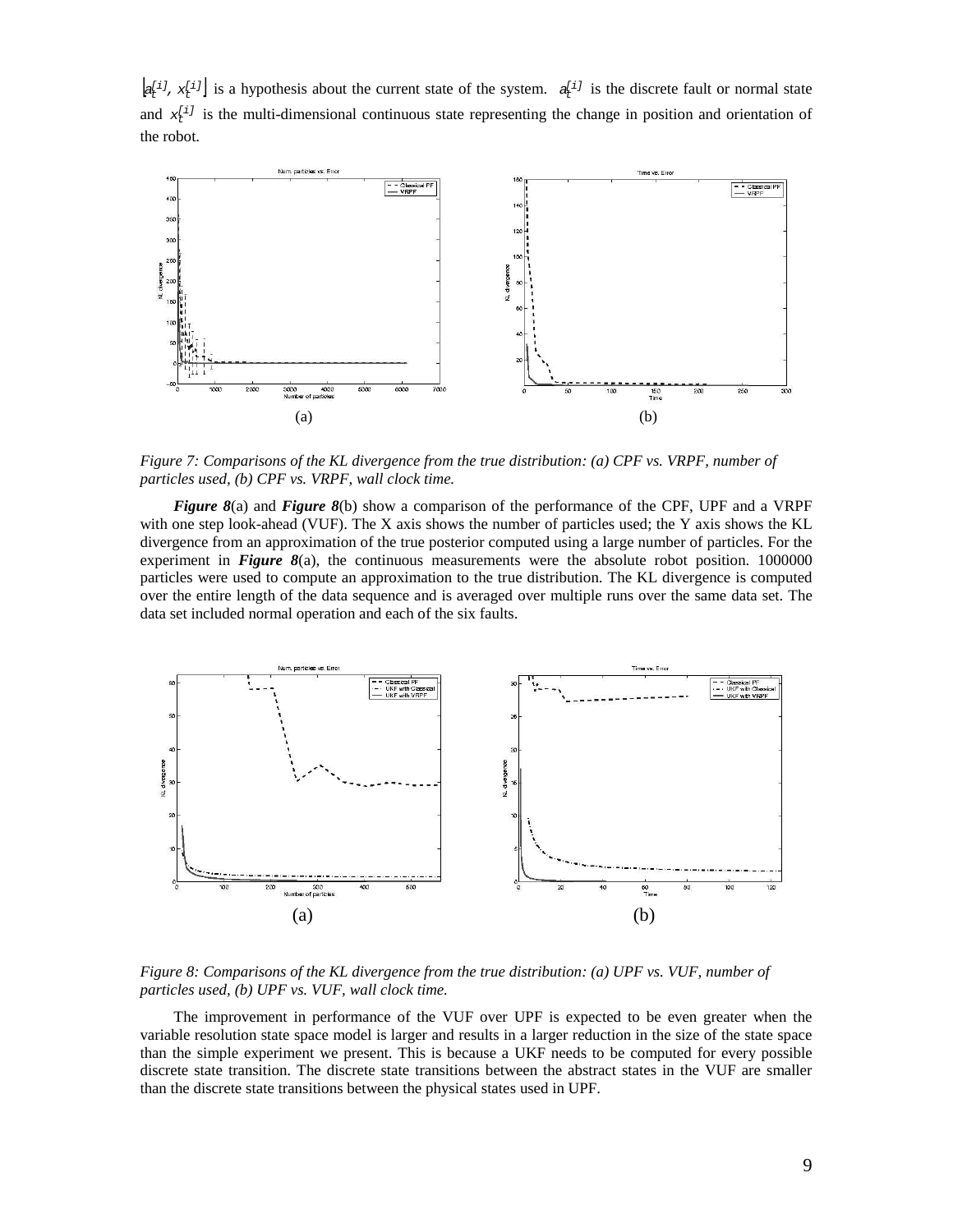# **4 Related Work**

### **4.1 Other Particle Filter Based Approaches**

Several other researchers have investigated the use of particle filters for robot fault diagnosis. Dearden and Clancy [13] address the issue of low probability faults by using an "oracle" to provide a set of candidate states that the system might end up in, given the current distribution over the state space. On resampling they ensure that there are always some particles in the states provided by the oracle. For sparse discrete state transitions, they do a one step look-ahead to determine these states, but this can be expensive in large state spaces. [41] uses a similar approach to diagnose a rocket propulsion system.

de Freitas [10] presents an approach based on Rao-Blackwellised particle filters (RBPFs) [15]. RBPFs factor the state space, so that a subset of the variables may be computed analytically given the values of the rest of variables, which are obtained from particle filtering. The approach presented in [10] combines a particle filter to compute the distribution of the discrete states with a bank of Kalman filters to compute the distribution of the continuous states. [49] extends this approach to include one-step look-ahead, which significantly improves performance. Funiak and Williams [23] combine this approach with Probabilistic Hybrid Automata [32] to allow continuous variables to affect discrete state transitions. All these approaches are restricted to linear, Gaussian models for each fault state. Hutter and Dearden [34] further extend this approach to moderately non-linear models by using UKFs instead of Kalman filters. Each fault still has a Gaussian posterior.

### **4.2 Other Approaches to Fault Diagnosis**

Most researchers in fault diagnosis have used techniques other than particle filtering. Some of these approaches are based on very different assumptions and may not be entirely applicable to our domain, but provide valuable insights. Historically autonomous diagnosis has been a central theme in AI. Although these methods addressed very different problems, involving static environments (that do not evolve over time) and/or qualitative inputs.

Some methods classify based only on current sensor readings. Geometric classifiers divide the space of sensor measurements into different nominal and fault states [9]. These methods typically do not take temporal information into account, making them unsuitable for robot diagnosis.

Rule-based systems like MYCIN [65] and a number of expert systems [31] have been extensively used in diagnosis. These systems do not model uncertainty in the sensed values, although they may include hypotheses about sensor failure. Murphy and Hershberger in [56] present an approach that uses information from other sensors to test hypothesis about sensor failure.

Model-based reasoning, developed by Brown et al. in [64], inspired an entire field of research in diagnosis [11][48][24]. What defines model-based approaches is that they reason about explicit models of the system. Model-based diagnosis systems have been extended to handle temporal constraints in dynamic systems, e.g. XDE [30], SIDA [29], GMODS [33], SHERLOCK [12] and DIANA [8]. To address continuous dynamic systems, these systems use qualitative models, e.g. TEXSYS [25], MIMIC [18] and the Livingstone system [80]. State estimation in Livingstone is a search over the transitions of the hardware model to find a state that is consistent with the sensor measurements. The state constraints are formalized as logic formulae defined over the space of discretized variables representing the state of the system. Livingstone assumes that there is no uncertainty in the discretized sensor measurements and uses them as hard constraints. This results in an empty hypothesis space or incorrect identification if the true trajectory is not the most likely given only the current sensor measurements. Later enhancements made in Livingstone II [42] regenerate past hypotheses based on saved history. Livingstone was successfully tested on the Deep Space I spacecraft, but when tested on a rover it triggered numerous false positives in the presence of noise [78].

Bayesian belief networks have also been used for diagnosis [68][69]. Most applications of belief nets did not include temporal dependencies. Recently, dynamic Bayesian networks have been used to address temporal dependencies [44]. Other probabilistic approaches such as [65][28] use Dempster-Shafer.

Kalman filters [38] are a popular method for tracking the state of a dynamic system and are optimal if the process and measurement equations are linear and the noise is Gaussian. There are various approaches that use a mixture of Kalman filters [60][44][10] for tracking multiple hypotheses about the state of the system. In some cases, where the number of faults and nominal states being tracked is small, all the filters may be run simultaneously. A probabilistic combination of the residual from the bank of Kalman filters can be used to determine the correct fault state, as in [60]. In a later extension, a backpropagation Neural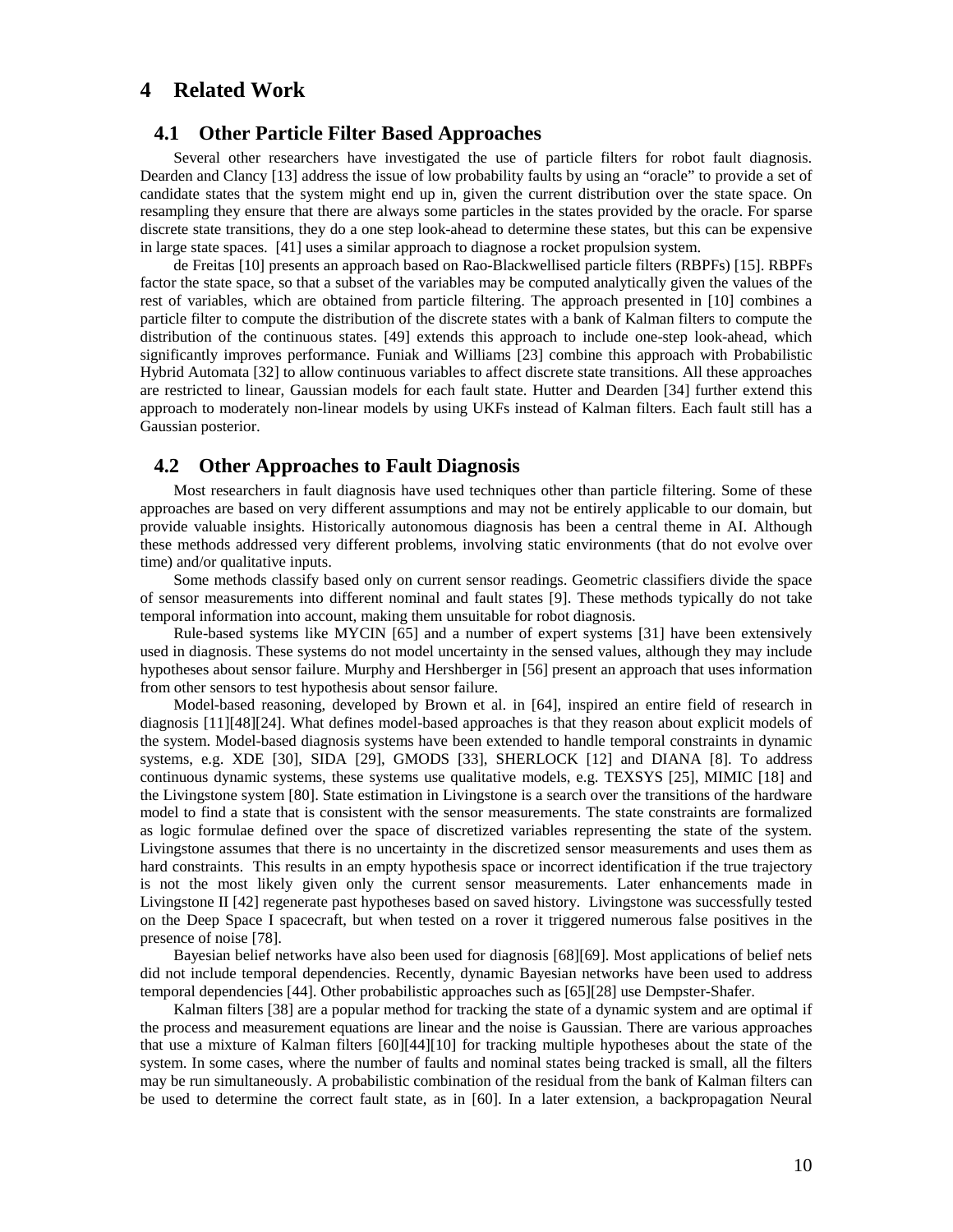Network was used to process these residuals and identify the fault [26]. But in general this is not very scalable. There is a family of algorithms which propagate the exact posterior for one step, giving a large Gaussian mixture, and then reduce the mixture as needed. Methods for reducing the mixture include: pruning to discard filters with very high residual [79], sampling mixture components according to weight [10], and repeatedly merging the most similar pair of mixture components [44]. Washington [79] uses a POMDP to represent the discrete state model; Haufbaur in [32] uses Probabilistic Hybrid Automata, which extends hidden Markov Models (HMMs) with continuous dynamic models. The common shortcoming of all these methods is that they are typically restricted to linear models and Gaussian posterior for the dynamics. Another approach that addresses uncertainty and uses a POMDP representation is [21]. The focus of this approach was on recovery from faults and it operates on a discrete state space.

### **5 Conclusions**

This article presents algorithms for efficiently detecting faults while a robot is operating. It uses particle filters, which have a number of desirable characteristics for fault diagnosis (section 2.3). The algorithms presented focus on faults that cannot directly be detected from current sensor values, but require inference from a sequence of time-varying sensor values. Each algorithm provides an independent improvement over the basic approach. These improvements are not mutually exclusive and the algorithms may be combined to suit the application domain.

All of the approaches presented here require dynamic models representing the behavior of each of the fault and operational states. These models can be built from analytical models of the robot dynamics, data from simulation or from the real robot. All the approaches presented detect faults from a finite number of known fault conditions, although there may potentially be a very large number of these faults.

# **6 Acknowledgments**

We thank John Langford for collaborating on some aspects of this work; anonymous RAS reviewers and Ashley Stroupe for useful comments on this article; and Daniel Clancy, Richard Dearden and Tom Minka for useful discussions.

# **7 Bibliography**

- [1] D. Avitzour, A stochastic simulation Bayesian approach to multi-target tracking, IEEE Transaction on Aerospace and Electronic systems, 1995
- [2] C. Bererton and P. Khosla, An analysis of cooperative repair capabilities in a team of robots, Proceedings of the IEEE International Conference on Robotics and Automation, 2002
- [3] J. Carlson and R. Murphy, Reliability Analysis of Mobile Robots, Proceedings of the IEEE International Conference on Robotics and Automation, 2003
- [4] J. Carpenter and P. Clifford and P. Fearnhead, An improved particle filter for non-linear problems, IEE Proceedings Radar, Sonar and Navigation, pages 2-7, 1999, number 147
- [5] A.R. Cassandra and M. Littman and N. Zhang, Incremental pruning: A simple, fast, exact method for Partially Observable Markov Decision Processes, Proceedings of the \$13^th\$ Annual conference on Uncertainty in Artificial Intelligence (UAI-97)
- [6] A.R. Cassandra, Exact and approximate algorithms for partially observable Markov decision Process., Brown University, Providence, Rhode Island, May 1998
- [7] J. Chen and R.J. Patton, Robust Model-Based Fault Diagnosis for Dynamic Systems, Kluwer Academic Publishers, 1998
- [8] P. Dague and O. Jehl and P. Taillibert, An Interval Propagation and Conflict Recognition Engine for Diagnosing Continuous Dynamic Systems, Expert Systems in Engineering: Lecture Nites in AI, 1990
- [9] B. Dasarthy, Nearest neighbor pattern classification techniques, IEEE Computer Society Press, 1990
- [10] N. de Freitas, Rao-Blackwellised Particle Filtering for Fault Diagnosis, IEEE Aerospace, 2002
- [11] J. de Kleer and B. C. Williams, Diagnosing multiple faults, Readings in Nonmonotonic Reasoning, 1987
- [12] J. de Kleer and B. C. Williams, Diagnosis with behavioral modes, In Proceedings of the 11th International Joint Conference on Artificial Intelligence, 1989
- [13] R. Dearden and D. Clancy, Particle Filters for Real-Time Fault Detection in Planetary Rovers, Twelfth International Workshop on Principles of Diagnosis, DX-2002.
- [14] A. Doucet and N. de Freitas and N. Gordon, Sequential Monte Carlo Methods in Practice, Springer-Verlag, 2001
- [15] A. Doucet and N. de Freitas and K. Murphy and S. Russel, Rao-Blackwellised Particle Filtering for Dynamic Bayesian Networks, UAI, 2000
- [16] A. Doucet, On sequential simulation-based methods for Bayesian filtering, Cambridge University,1998,TR CUED/F-INFENG/TR
- [17] A. Drake, Observation of a Markov process through a noisy channel, MIT, 1962
- [18] D. Dvorak and B.J. Kuipers, Model-based monitoring of dynamic systems, IJCAI, 1989
- [19] G. E. Monahan, A survey of partially observable Markov decision processes: Theory, models and algorithms, Management Science, 1982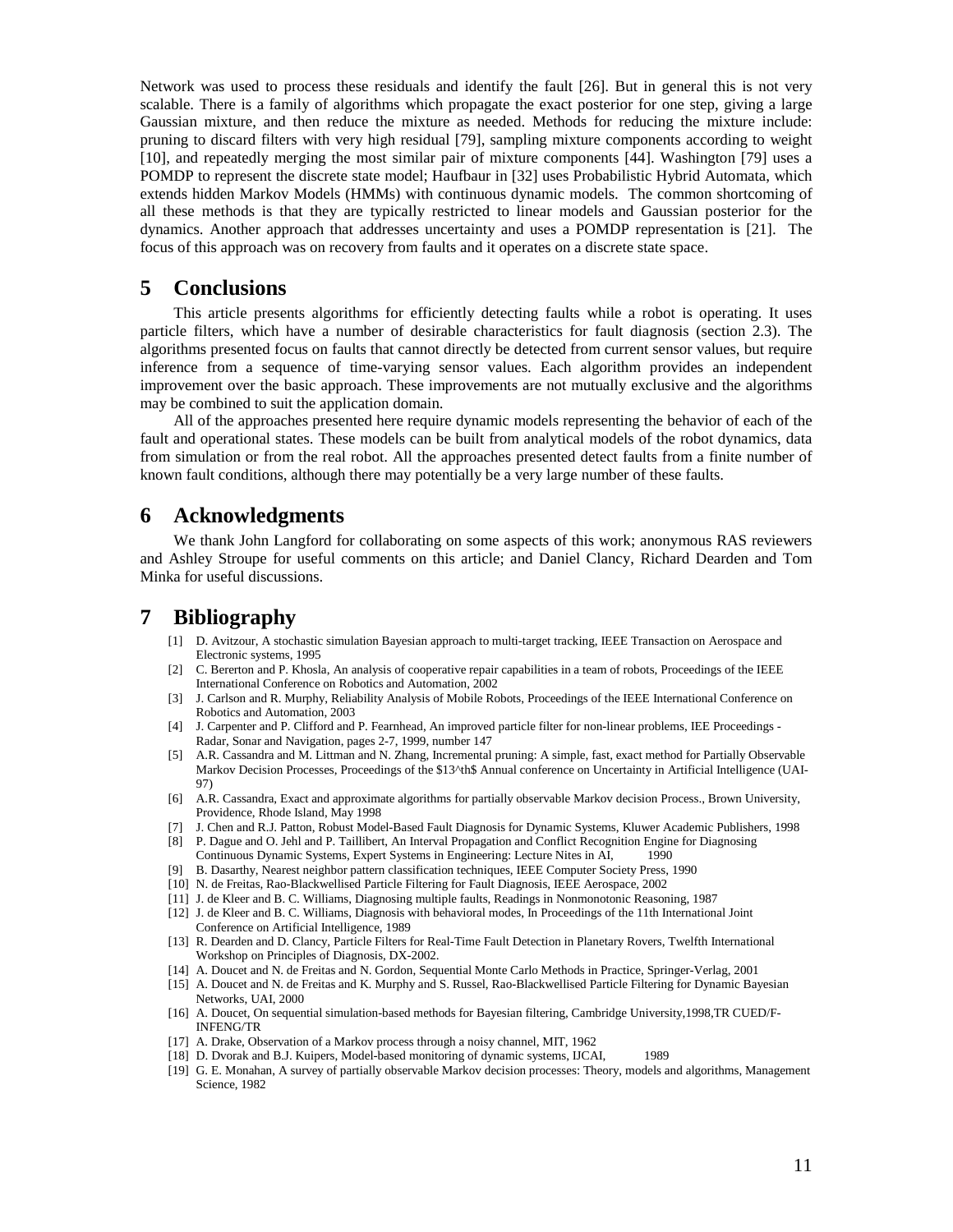- [20] J.L. Feranández and R.G. Simmons, Robust Execution Monitoring for Navigation Plans, Proceedings 1198 IEEE/RSJ International Conference, 1998
- [21] J.L. Feranández, Supervision, detection, diagnosis and exception recovery in autonomous mobile robots, University of Vigo, March 2000
- [22] D. Fox and W. Burgard and S. Thrun, Markov localization for mobile robots in dynamic environments, volume 11, Journal of Artificial Intelligence, pages 391-427, 1999
- [23] S. Funiak and B.C. Williams, Multi-modal particle filtering for hybrid systems with autonomous mode transitions, Workshop on Principles of Diagnosis, 2003
- [24] M. Ghallab, Task execution monitoring by compiles production rules in an advanced multi-sensor robot., Robotics Research, the second International Symposium, 1985
- [25] B.J. Glass and W.K. Erickson and K.J.Swanson, TEXSYS: A Large-scale demonstration of model-based real-time control of space station subsystem, 7th International conference on AI applications, 1991
- [26] P. Goel and G. Dedeoglu and S.I. Roumeliotis and G. S. Sukhatme, Fault Detection and Identification in a Mobile Robot Using Multiple Model Estimation and Neural Network, In Proc. IEEE International Conference on Robotics and Automation, 2000
- [27] N.J. Gordon and D.J Salmond and A.F.M Smith, Novel approach to non-liner/non-Gaussian Bayesian state estimation, volume 140(2), pages 107-113,IEE Proceedings-F, 1993
- [28] J. Gordon and E.H. Shortliffe, A Method for Managing Evidential Reasoning in a Hierarchical Hypothesis Space, Artificial Intelligence, 1985
- [29] T. Guckenbiehl and G, Schafer-Richter, SIDIA: Extending prediction-based diagnosis of dynamic models, Price waterhouse technology center, 1990
- [30] W. Hamscher, Modeling Digital Circuits for Troubleshooting, AI, 1991
- [31] Paul Harmon and Rex Maus and William Morrissey, Expert Systems: Tools and Applications, John Wiley and Sons, 1988
- [32] M. Hofbaur and B. Williams, Mode estimation of probabilistic hybrid systems, Hybrid Systems: Computation and Control, 2002
- [33] L.J. Holtzblatt and M.J. Neiberg and R.L. Piazza, Temporal reasoning in an ATMS, MITRE Corporation, 1991, M91-22
- [34] F. Hutter and R. Dearden, The Gaussian Particle Filter for Diagnosis of non-linear Systems, Proceedings of the 5th IFAC Symposium on Fault Detection, Supervision and Safety of Technical Processes, 2003
- [35] M. Isard and A. Blake, CONDENSATION: conditional density propagation for visual tracking, International Journal of Computer Vision,1998, volume 29,number 1, pages 5—28
- [36] R. Isermann and P. Balle, Trends in the applicatin of model-based fault detection and diagnosis of technical processes, Control Eng. Practice, 1997
- [37] S.J. Julier and J. K. Uhlmann, A New Extension of the Kalman Filter to Nonlinear Systems, In Proc. of AeroSense: The 11th Int. Symp. on Aerospace/Defence Sensing, Simulation and Controls, 1997
- [38] R. Kalman, A new approach to linear filtering and prediction problems, Journal of Basic Engineering, 1960, number 82, pages 34—45
- [39] K. Kanazawa and D. Koller and S.J. Russel, Stochastic simulation algorithms for dynamic probabilistic networks, Proceedings of UAI, 1995
- [40] G. Kitagawa, A Monte Carlo filtering and smoothing method for non-Gaussian nonlinear state space models, Proceedings of the 2nd U.S.-Japan Joint Seminar on Statistical Time Series Analysis, 1993
- [41] X. Koutsoukos and J. Kurien and F. Zhao, Monitoring and Diagnosis of Hybrid Systems Using Particle Filtering Methods, International Symposium on Mathematical Theory of Networks and Systems, 2002
- [42] J. Kurien and P. Nayak, Back to the Future with Consistency-based Trajectory Tracking, AAAI 2000
- [43] C. Leger, Darwin2K: An Evolutionary Approach to Automated Design for Robotics, Kluwer Academic Publishers, 2000
- [44] U. Lerner and R. Parr and D. Koller and G. Biswas, Bayesian Fault Detection and Diagnosis in Dynamic Systems, Proceedings of the 17th National Conference on Artificial Intelligence, 2000
- [45] M.L. Littman, The witness algorithm for solving partially observable Markov decision processes, Brown University, 1994, CS-94-40, Providence, Rhode Island
- [46] J. Liu and R. Chen, Sequential Monte Carlo methods for dynamic systems, volume 93, Journal of the American Statistical Association, 1998
- [47] S. McIlraith, Diagnosing Hybrid Systems: A Bayesian Model Selection Approach, Proceedings of the Eleventh International Workshop on Principles of Diagnosis (DX'00), pages 140-146, June 2000
- [48] S. McIlraith, Explanatory diagnosis: Conjecturing actions to explain observations, In Proceedings of the 6th International Conference on Principles of Knowledge Representation and Reasoning, 1998
- [49] Ruben Morales-Mendendez and N. de Freitas and David Poole, Real-Time Monitoring of Complex Industrial Processes with Particle Filters, NIPS, 2002
- [50] K.J.Aström, Optimal control of Markov decision processes with incomplete state estimation, J. Math. Anal. Appl., 1965
- [51] L. P. Kaelbling and M. L. Littman and A. R. Cassandra, Planning and Acting in Partially Observable Stochastic Domains, Artificial Intelligence, 1998, volume 101
- [52] M. Pitt and N. Shephard, Filtering via simulation: auxiliary particle filter, Journal of the American Statistical Association, 1999, volume 94, number 446
- [53] M. Pitt and N. Shephard, Filtering via simulation: auxiliary particle filter, Journal of the American Statistical Association, 1999
- [54] A. R. Cassandra and L. P. Kaelbling and M. L. Littman, Acting optimally in partially observable stochastic domains, In Proceedings of the Twelfth National Conference on Artificial Intelligence, (AAAI), 1994
- [55] A. R. Cassandra and L. P. Kaelbling and J. A. Kurien, Discrete Bayesian Uncertainty Models for Mobile-Robot Navigation, Department of Computer Science Brown University
- [56] R. R. Murphy and D. Hershberger, Classifying and Recovering from Sensing Failures in Autonomous Mobile Robots, In proceedings of AAAI/IAAI, 1996
- [57] R. R. Murphy and R. Arkin, An architecture for action-oriented sensor fusion, IROS, 1992
- [58] F. R. Noreils, Integrating Error Recovery in a Mobile Robot Control System, IEEE International Conference on Robotics And Automation, May 1990